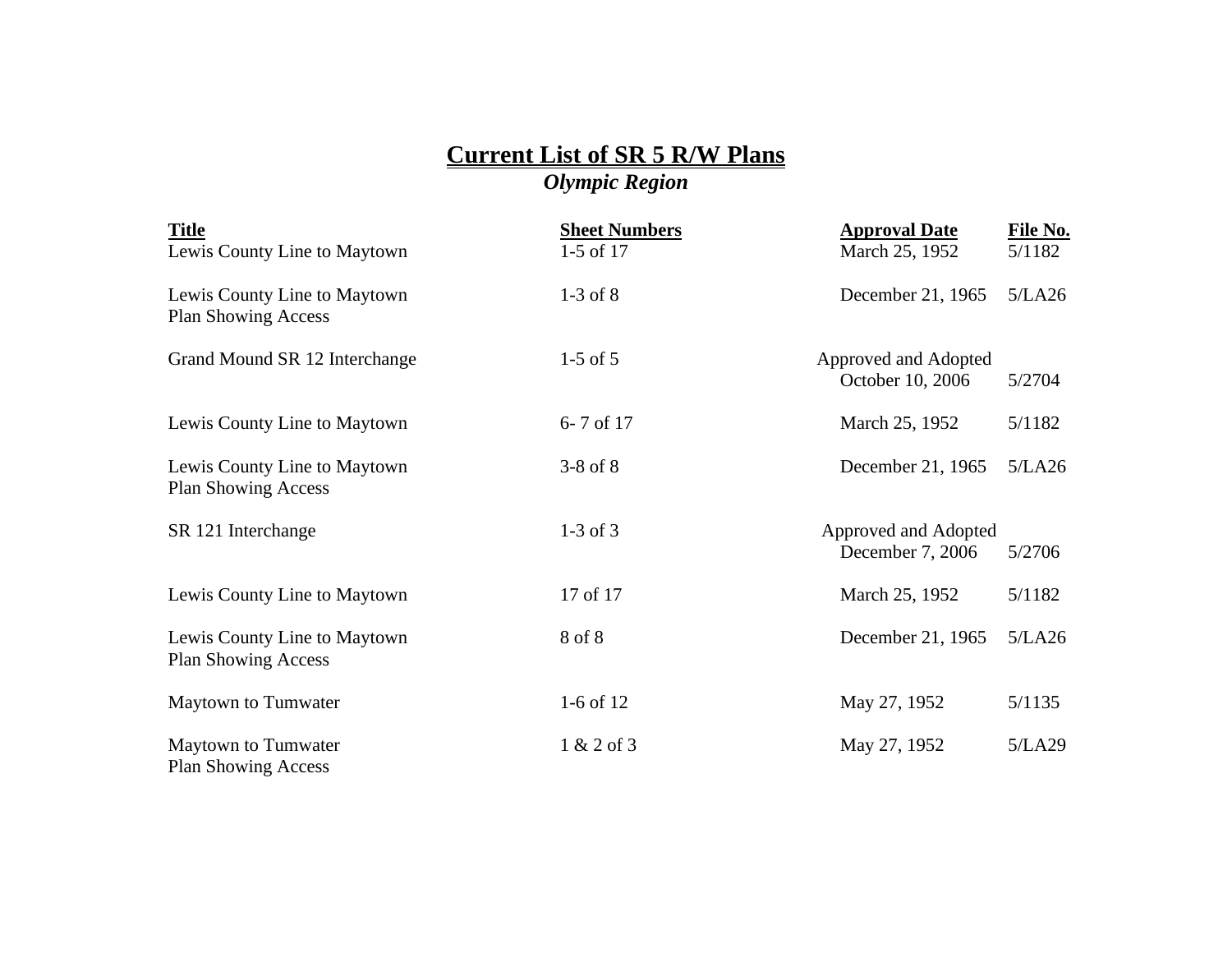| Maytown to Tumwater Lathrop Road Interchange                | 1 & 2 of 2     | December 21, 1965                       | 5/1917 |
|-------------------------------------------------------------|----------------|-----------------------------------------|--------|
| Maytown to Tumwater                                         | 7-9 of 12      | May 27, 1952                            | 5/1135 |
| Maytown to Tumwater Plan Showing Access                     | $2$ of $3$     | May 27, 1952                            | 5/LA29 |
| <b>Tumwater Vicinity Plan Showing Access</b>                | 1 of 2         | July 7, 1954                            | 5/LA50 |
| Tumwater Airdustrial Interchange                            | $1-3$ of $4$   | May 4, 1984                             | 5/2465 |
| West Israel Road Undercrossing                              | $1$ of $1$     | October 30, 1987                        | 5/2530 |
| <b>Tumwater Vicinity</b>                                    | $2 & 3$ of $8$ | August 17, 1954                         | 5/1208 |
| <b>Tumwater Vicinity Plan Showing Access</b>                | $1$ of $2$     | July 7, 1954                            | 5/LA50 |
| M Street Vicinity in Tumwater                               | $1$ of $1$     | December 4, 1956                        | 5/1394 |
| <b>Trosper Road to Martin Way</b>                           | 1-17 of 17     | Dated May 23, 1953                      | 5/2415 |
| Martin Way to Old Nisqually Road                            | 1-17 of 18     | December 14, 1965                       | 5/2035 |
| Carpenter Road Vicinity to SR 510 Vicinity                  | 1-12 of 12     | January 12, 2018                        | 5/2720 |
| Fort Lewis Golf Course to DuPont Interchange                | $1-6$ of 6     | Dated April 15, 1971 5/2116             |        |
| Old Nisqually Road to Ponders                               | 6-10 of 14     | November 20, 1951                       | 5/1400 |
| Old Nisqually Road to Ponders<br><b>Plan Showing Access</b> | $2 & 3$ of 4   | March 3, 1953<br>and<br>August 26, 1952 | 5/LA32 |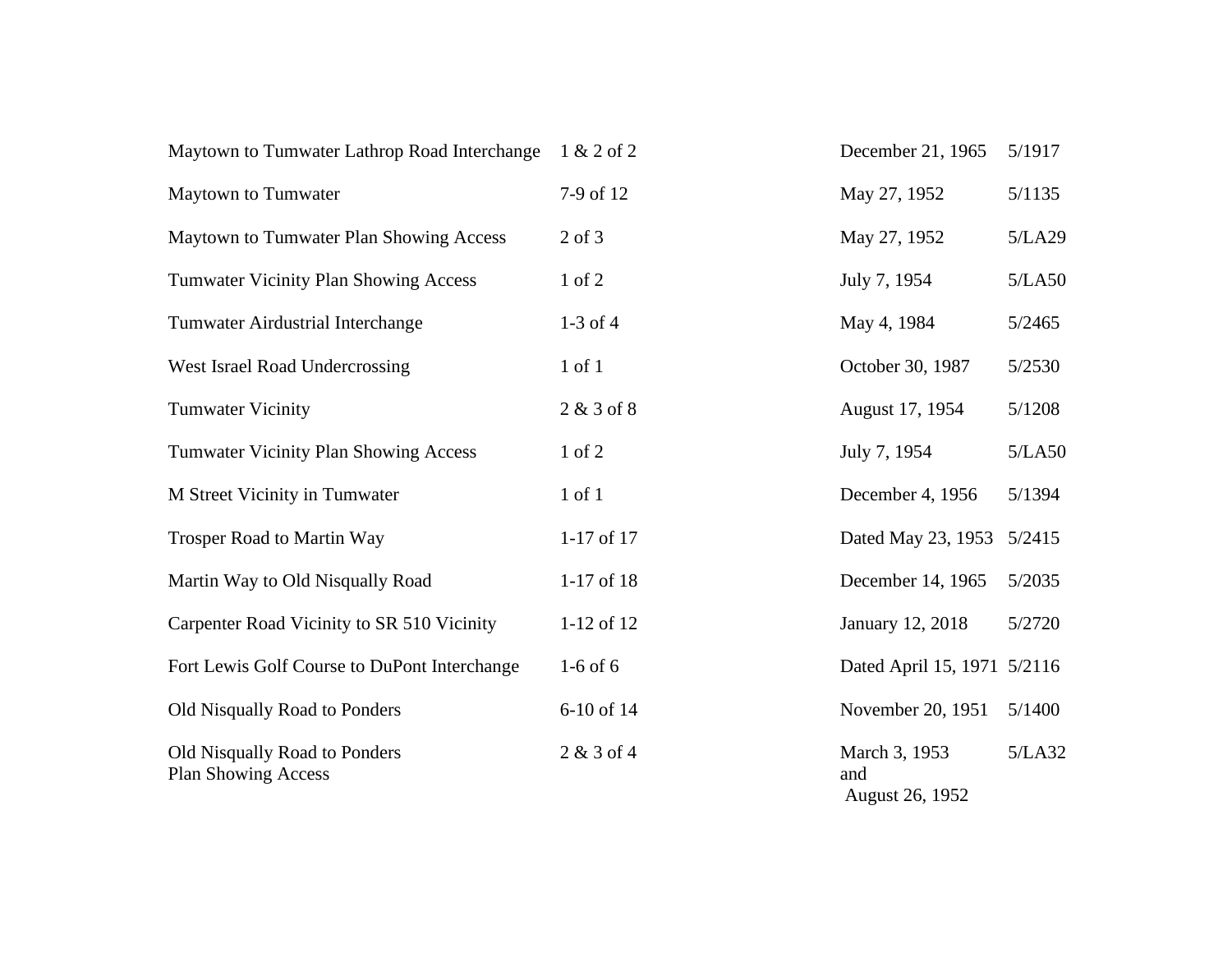| Berkeley Ave. I/C to Gravelly Lake Dr. I/C Vicinity 1-18 of 18               |                | January 29, 2018                             | 5/2721 |
|------------------------------------------------------------------------------|----------------|----------------------------------------------|--------|
| West Tillicum I/C to Bridgeport Way I/C                                      | 15-18 of 19    | Approved and Adopted 5/2707<br>June 14, 2007 |        |
| Bridge Way Interchange                                                       | $1-3$ of $3$   | April 20, 1990                               | 5/2578 |
| Bridgeport Way Interchange Vicinity to<br>South 80 <sup>th</sup> Street      | $1-5$ of 17    | August 10, 1998                              | 5/2687 |
| Union Ave. Vicinity to So.96 <sup>th</sup> Street Vicinity                   | $1-11$ of $11$ | October 26, 2001                             | 5/2690 |
| So. 96 <sup>th</sup> Street Vicinity to So. 72 <sup>nd</sup> Street Vicinity | 1-11 of 11     | October 26, 2001                             | 5/2691 |
| So 72 <sup>nd</sup> Street Vicinity to So. 48 <sup>th</sup> Street           | $1-8$ of $8$   | August 14, 1998                              | 5/2689 |
| South 48 <sup>th</sup> Street to Tacoma Avenue                               | $1-15$ of 15   | August 14, 1998                              | 5/2688 |
| Tacoma Freeway Lincoln Gulch Waste Area                                      | 1 & 2 of 2     | January 6, 1953                              | 5/1541 |
| Tacoma Avenue to Puyallup River<br><b>Bridge Vicinity</b>                    | $1-7$ of $11$  | Approved and Adopted<br>August 30, 2002      | 5/2694 |
| Portland Ave. I/C to Port of Tacoma Rd. I/C Vic.                             | $1-10$ of $10$ | Approved and Adopted<br>March 18, 2010       | 5/2714 |
| Port of Tacoma Road Interchange                                              | $1-6$ of 6     | Approved and Adopted<br>December 8, 2017     | 5/2719 |
| Puyallup River Bridge Vicinity to 54 <sup>th</sup> Ave E                     | 1, 4-12 of 12  | Approved and Adopted<br>August 30, 2002      | 5/2692 |
|                                                                              |                |                                              |        |